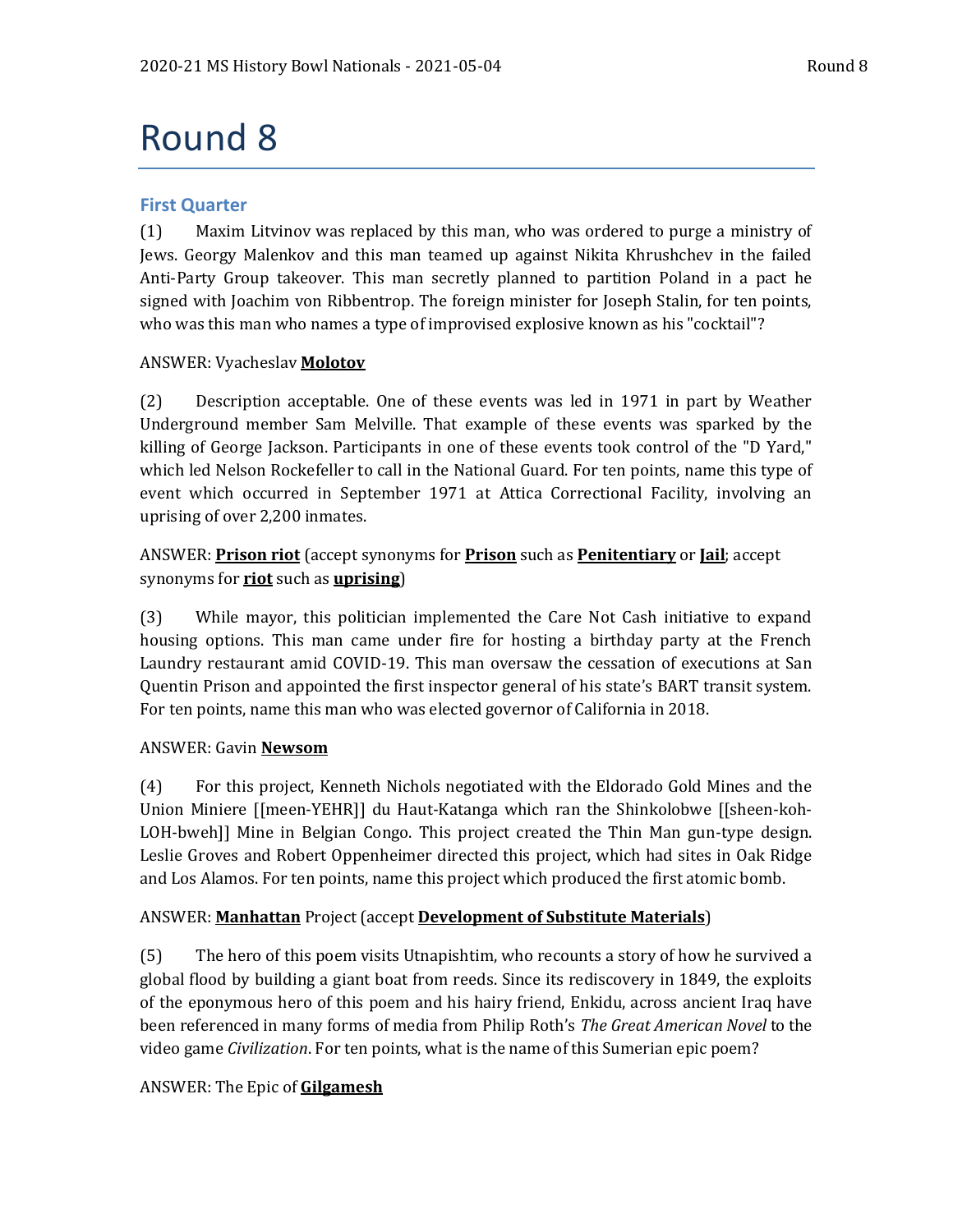(6) While working for this institution, Frank Hartman invented the liquid oxygen tent. A painting set in this place contains a snail as well as a red ribbon representing an umbilical cord and was created by Frida Kahlo following a miscarriage. A home near this location named for its founder's wife, Clara, housed nursing students. For ten points, name this Detroit medical institution named for an automobile business magnate.

# ANSWER: Henry **Ford Hospital** (accept **HFH**)

(7) Under this king, Peter de la Mare was chosen as speaker. Both the Good and Bad Parliaments operated under this king whom William of Wykeham [[WIK-um]] helped develop Windsor Castle. This ruler rose to power after removing Roger Mortimer and formed the Order of the Garter in 1348. This king, whose son was the Black Prince, won at Crécy and Poitiers [[pwah-TYEH]] against France. For ten points, name this English king who began the Hundred Years' War.

## ANSWER: **Edward III** (accept **Edward of Windsor** before mentioned)

(8) In Pennsylvania and this colony, mob violence in the 1730s erupted into Cresap's War. The leader of this colony petitioned Queen Anne after another colony was granted land below the 40th parallel. After Richard Ingle and William Claiborne took control of this colony, Jesuit priests were sent back to England during the "Plundering Time." For ten points, name this colony, whose first Proprietary-Governor was Leonard Calvert.

## ANSWER: **Maryland**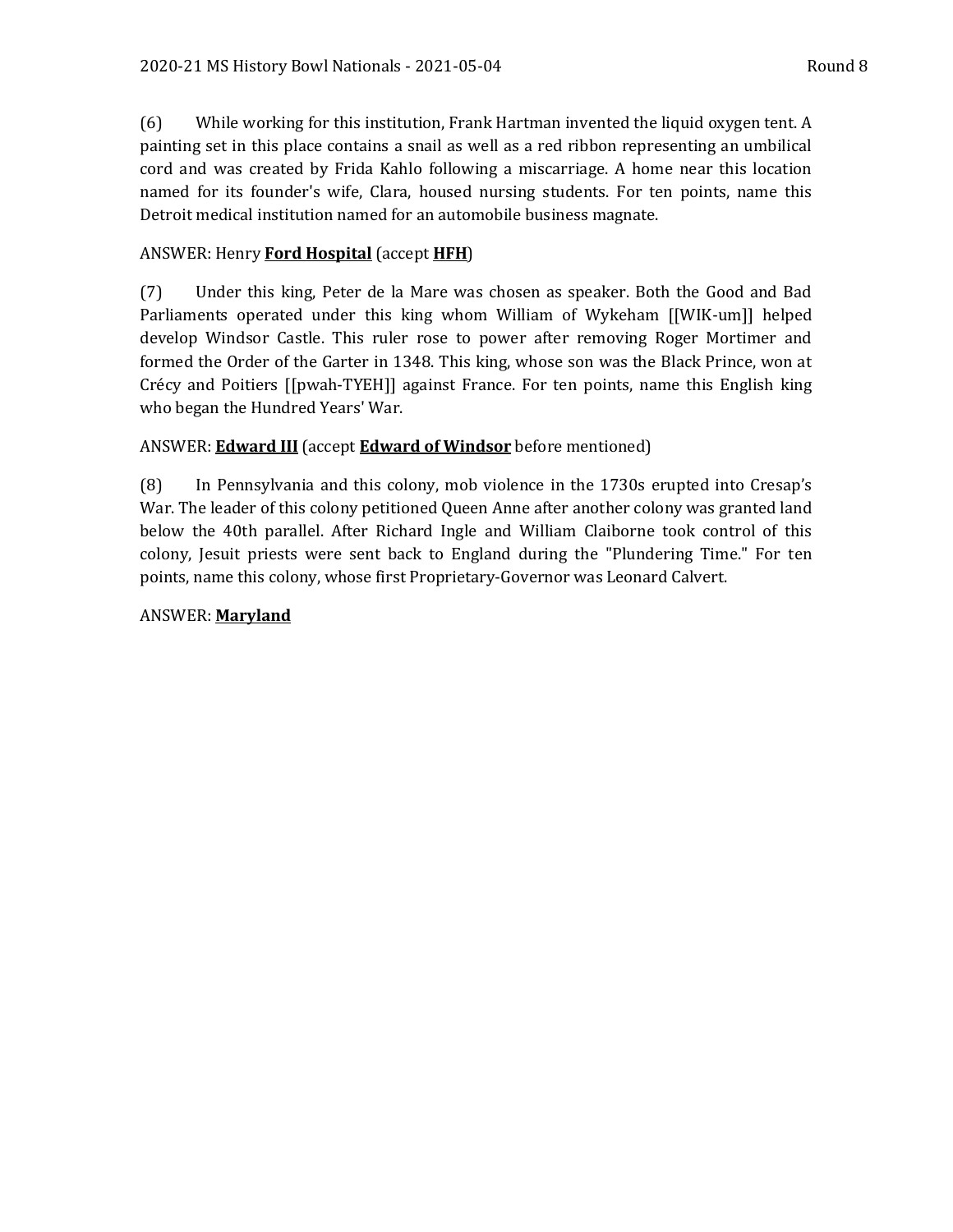# **Second Quarter**

(1) A trio of particularly large entities designed for this company was created by Harland and Wolff. Edward Smith was employed by this company, which was bought out by their rival, Cunard. Based in Liverpool, this company's best known asset was discovered by the archaeologist Robert Ballard many decades after it met its demise in 1912. For ten points, name this ocean liner company which owned the *Titanic*.

## ANSWER: **White Star** Line (or **Oceanic Steam Navigation** Company)

BONUS: This fleet mate of the *Titanic* was serving as a hospital ship when it was damaged by a German mine in 1916, but 1035 of the 1065 people on board survived its sinking.

## ANSWER: HM(H)S *Britannic*

(2) This man was prevented from breaking a lease at Bear Canyon Ranch, setting off a series of events which resulted in his death in 1921, perhaps at the hands of Jesse Brazel. After losing a state senate race, this man joined the Texas Rangers and had earlier served as Lincoln County sheriff, in which capacity he visited an acquaintance of Pete Maxwell who asked "Who is It?" For ten points, name this lawman who shot Billy the Kid.

## ANSWER: Pat **Garrett**

BONUS: Pat Garrett was one of Teddy Roosevelt's three "White House Gunfighters" with Ben Daniels and this Dodge City sheriff and gambler, who became a New York sports writer and is often depicted in media wearing a distinctive derby hat.

## ANSWER: Bat **Masterson**

(3) This author likely drew inspiration from the surgeon Joseph Bell for one of his characters, who tracks down ex-KKK members in the story "Five Orange Pips." An 1887 novel by this author was the first of four full-length novels to feature this author's best known character. A cab driver is tracked down by the Baker Street Irregulars in a book by, for ten points, what author, whose novel *A Study in Scarlet* features the detective Sherlock Holmes?

## ANSWER: Arthur Conan **Doyle**

BONUS: In *A Study in Scarlet*, Dr. Watson reveals that he was injured while serving with the British army during the second Anglo war against an emirate from this country.

# ANSWER: Islamic Republic of **Afghanistan** (accept Emirate of **Afghanistan**)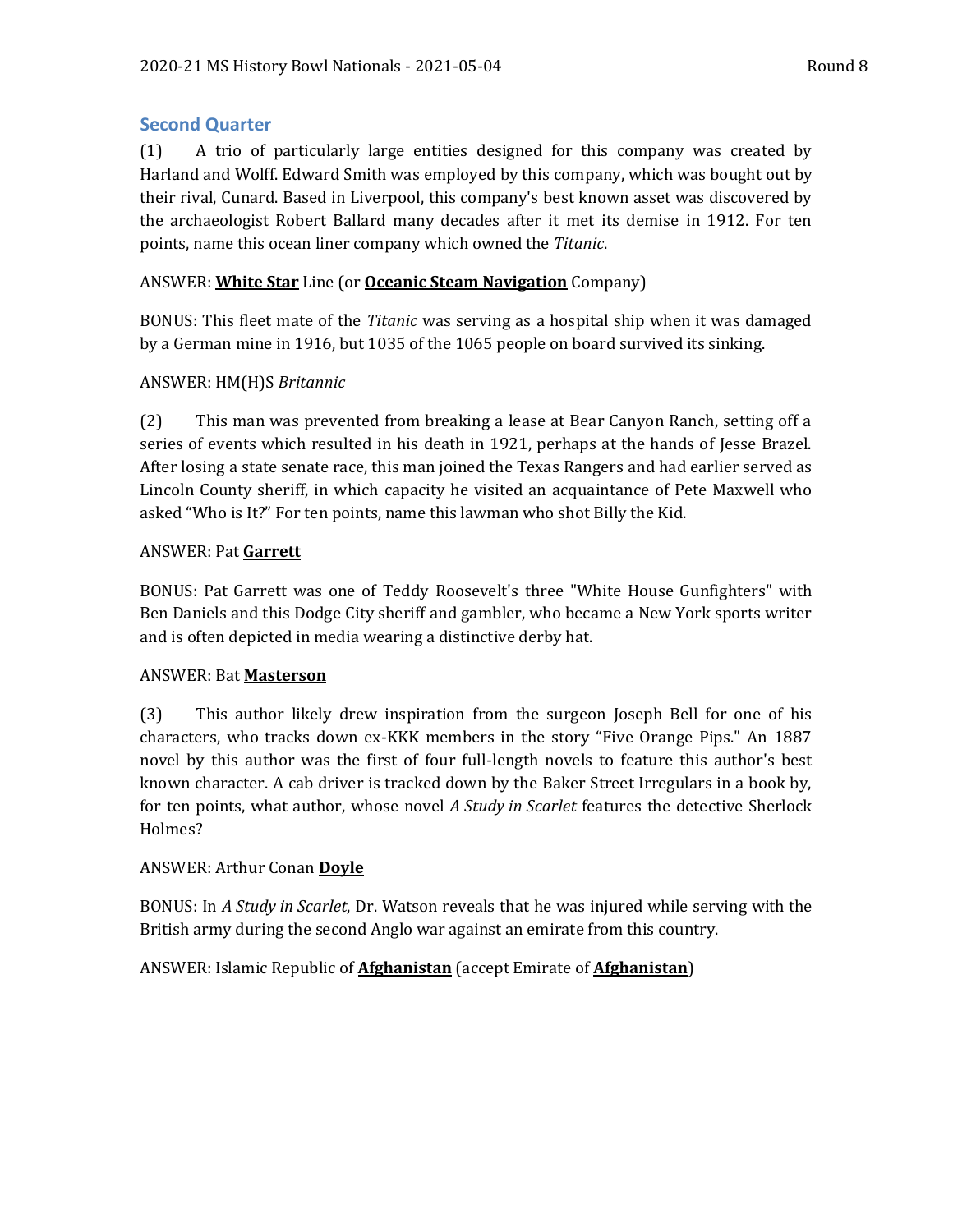(4) Hackers targeted this state-owned company in 2012 with the Shamoon virus, possibly in retaliation for the U.S.'s involvement in Stuxnet. A 2019 drone attack conducted by Houthi rebels targeted two of this company's plants, disrupting global crude output by five percent. Months later, this company held an IPO on the Tadawul stock exchange with an estimated market cap of \$1.88 trillion. For ten points, name this state-owned oil company of a certain Middle Eastern kingdom.

ANSWER: Saudi **Aramco** (accept **Saudi Arabian** Oil Company; prompt on "Arabian-American Oil Company")

BONUS: In 1950, this Saudi king, known in the West as Ibn Saud, threatened nationalization of oil facilities in his country, thus forcing Aramco to agree to a 50/50 profit-sharing arrangement.

# ANSWER: **Abdulaziz** of Saudi Arabia (or **Abdulaziz** bin Abdul Rahman Al Saud)

(5) John Marshall was part of a Mountain Top Tavern meeting at this range's Rockfish Gap at which the founding of a university was discussed. A railroad named for this mountain range aimed to connect Piedmont with the Shenandoah Valley. Following the Indian Removal Act, many Cherokee hid on lands in this mountain range which became Great Smoky Mountains National Park. Part of the Appalachians, for ten points, what is this colorfully named range?

# ANSWER: **Blue Ridge** Mountains (prompt on "Appalachians")

BONUS: After the Smoky Mountains National Park was authorized in 1926, \$5 million for its development was contributed by this former director of Standard Oil, the son of one of the company's co-founders.

# ANSWER: **J**ohn D. **Rockefeller, Jr.** (prompt on partial answers)

(6) The 30 September Movement occurred during this man's administration, during which several of this man's generals were killed under the orders of his future successor. This man established a "Guided Democracy" to bring political stability to his country and, assisted by his vice-president, Mohammad Hatta, implemented a set of national values called Pancasila [[pahn-chah-SEE-lah]]. For ten points, name this first president of Indonesia.

# ANSWER: **Sukarno** (or Kusno **Sosrodihardjo**; accept Bung **Karno**; accept Pak **Karno**; accept Achmad **Sukarno**)

BONUS: Sukarno hailed from this southernmost of the Greater Sunda Islands, the world's most populous island.

# ANSWER: **Java** (accept **Jawa**)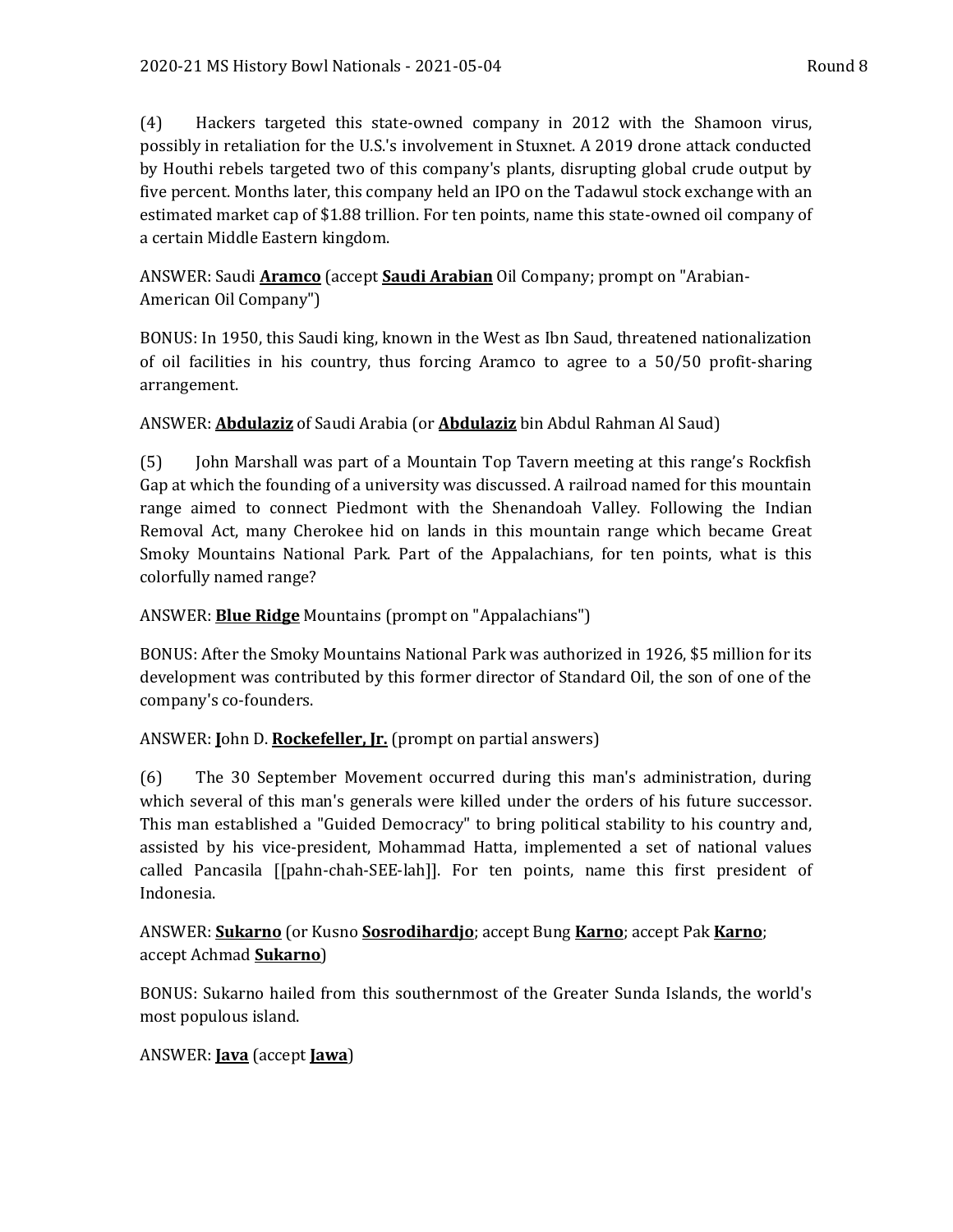(7) At the height of this period, Jean-Baptiste Carrier [[kah-ree-YEH]] facilitated the death of former magistrates and members of the Catholic church in the Drowning at Nantes [[NAHNT]]. This period was ended by the Thermidorian Reaction, which included the ousting of the Committee of Public Safety. For ten points, name this tumultuous period of the French Revolution, known for mass executions of political opponents by guillotine.

# ANSWER: **Reign of Terror** (accept La **Grande Terreur** prompt on "The French Revolution")

BONUS: During the late Napoleonic era, the people of the Vendée [[vahn-DEH]] openly supported this monarch, who ruled for a decade after the fall of Napoleon before his replacement by Charles X.

# ANSWER: **Louis XVIII** (accept **Louis the Desired**; or **Louis le Désiré**)

(8) An event that inspired this state nickname was partially fueled by the death of Davy Crockett. That event which may have inspired this nickname involved 30,000 individuals responding to James K. Polk's call for 2,600 troops during the Mexican-American War. For ten points, give this state nickname indicating the non-mandatory provision of armed forces from cities like Nashville.

# ANSWER: The **Volunteer** State (prompt on "Tennessee")

BONUS: The call for volunteers from Tennessee came not only from President Polk but also from this former Tennessee governor who had moved to Texas in 1832.

## ANSWER: Sam **Houston**

# **Third Quarter**

The categories are:

- 1. Settlements in the Americas
- 2. The Golden Horde
- 3. Latin American Wars of Independence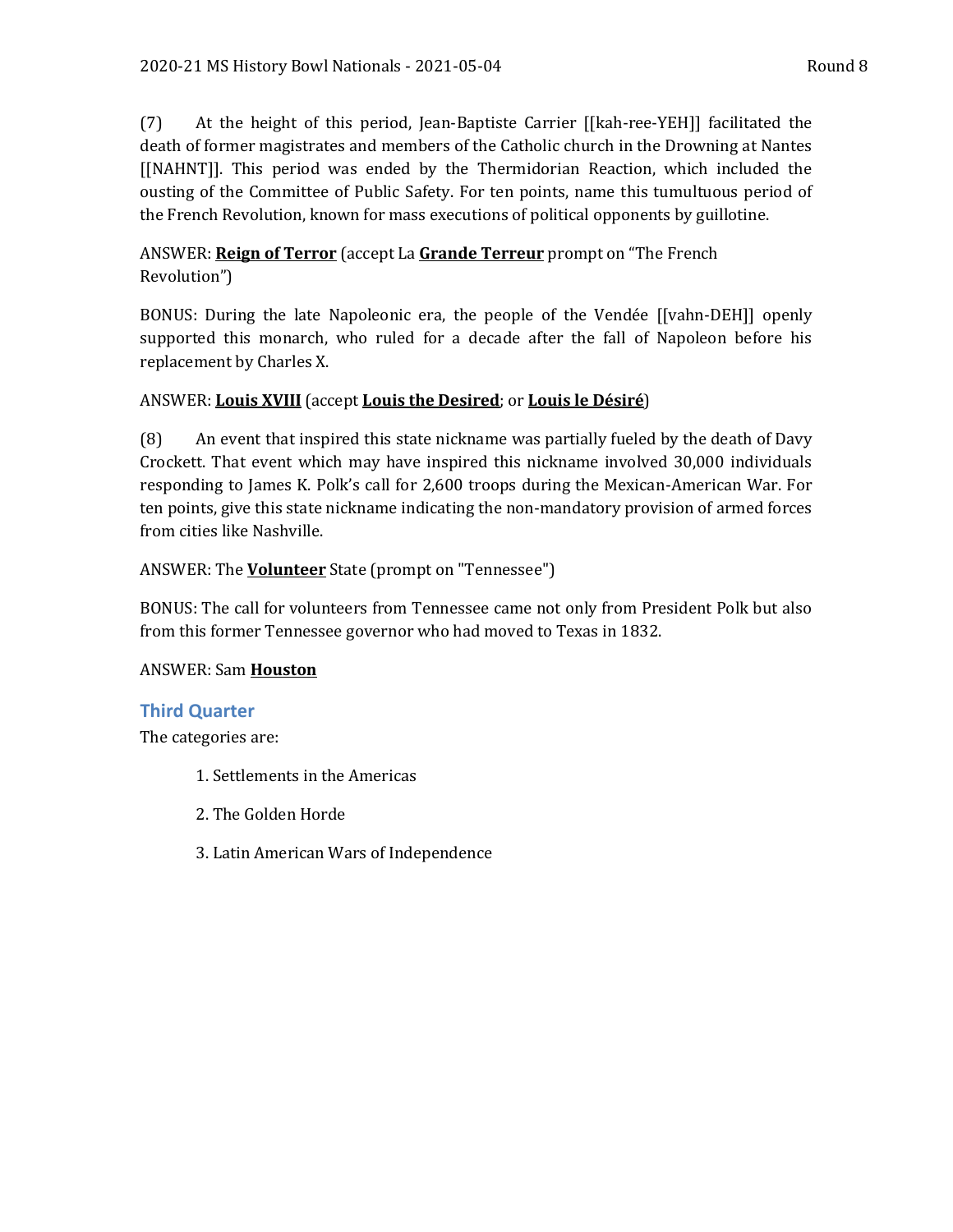#### *Settlements in the Americas*

Name the...

(1) First permanent English settlement in the Americas, led by John Smith and Thomas Gates.

#### ANSWER: **Jamestown**

(2) Legendary disembarkation site of William Braddock, the Mayflower, and 130 Pilgrims.

## ANSWER: **Plymouth** Rock (prompt on "Massachusetts")

(3) Lost Virginia colony founded by Sir Walter Raleigh.

#### ANSWER: **Roanoke**

(4) Florida city that is the oldest, continuously inhabited European settlement in the U.S.

#### ANSWER: **St. Augustine**

(5) American colony led by Director-General Peter Stuyvesant in the 17th century.

# ANSWER: **New Netherland** (accept **Nova Belgica**; accept **Nieuw Nederland**; accept **Novum Belgium**)

(6) Legendary Welsh prince said to have settled near the Mississippi River in the 12th century.

## ANSWER: **Madoc** (or **Madog**, ab Owain Gwynedd)

(7)

ANSWER:

(8)

ANSWER: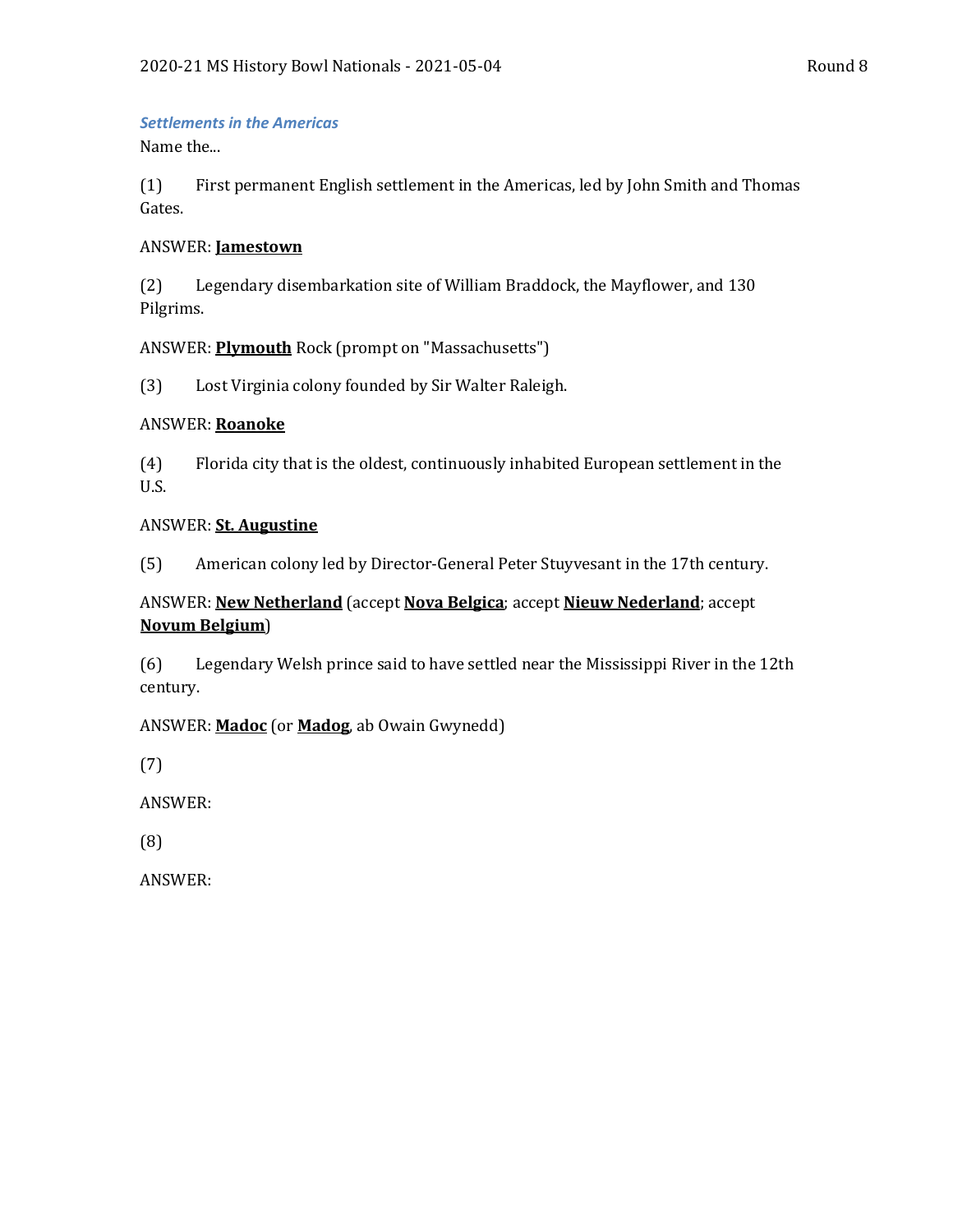## *The Golden Horde*

Name the...

(1) Grand Duchy that escaped the "Tatar Yoke."

## ANSWER: **Moscow** (accept **Muscovy**; accept **Muscovite** Rus(sia))

(2) Grandson of Genghis Khan who founded the Golden Horde.

## ANSWER: **Batu** Khan (or Tsar **Batu**)

(3) Italian republic given the city of Caffa by the Golden Horde.

## ANSWER: **Genoa** (or **Genova**)

(4) Religious order of knights defeated by the Horde and Lithuania at Grunwald.

## ANSWER: **Teutonic** Order (accept **Teutonic** Knights; accept Order of **Brothers of the German House of Saint Mary in Jerusalem**)

(5) Capital of the Golden Horde.

## ANSWER: **Sarai**

(6) Khanate, the last remnant of the Golden Horde, that survived until 1847.

# ANSWER: **Kazakh** Khanate

(7)

ANSWER:

(8)

ANSWER: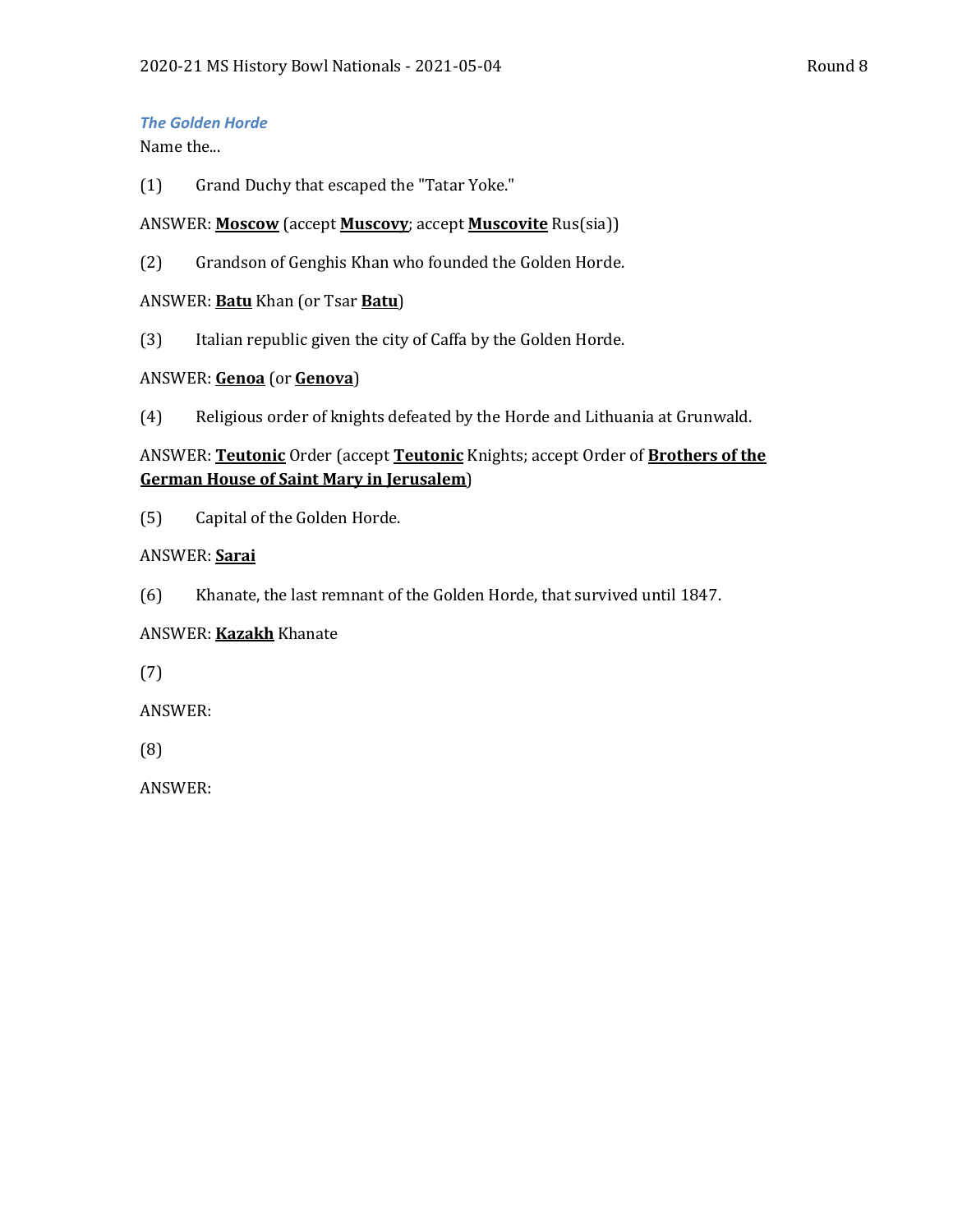# *Latin American Wars of Independence*

Name the...

(1) "Liberator" who freed his native Venezuela, along with other Andean nations, from Spain.

## ANSWER: Simon **Bolívar**

(2) 19th-century state founded by that leader, who served as its first president.

ANSWER: **Gran Colombia** (prompt on "Colombia" or "Republic of Colombia")

(3) Argentine general and "Protector of Peru" who liberated the former provinces of Rio de la Plata.

## ANSWER: José de **San Martín**

(4) President of Peru and Bolivia who names one of the latter nation's two capitals.

## ANSWER: Antonio José de **Sucre**

(5) Conference in an Ecuadorian city to discuss the future of independent states of South America.

## ANSWER: **Guayaquil** Conference (or Conferencia de **Guayaquil**)

(6) Spanish king whose 1810 abdication led to the May Revolutions, an early series of uprisings in South America.

# ANSWER: **Ferdinand VII** of Spain (accept **Fernando VII**; accept **Fernando el Deseado** or **Ferdinand the Desired**)

(7)

ANSWER:

(8)

ANSWER: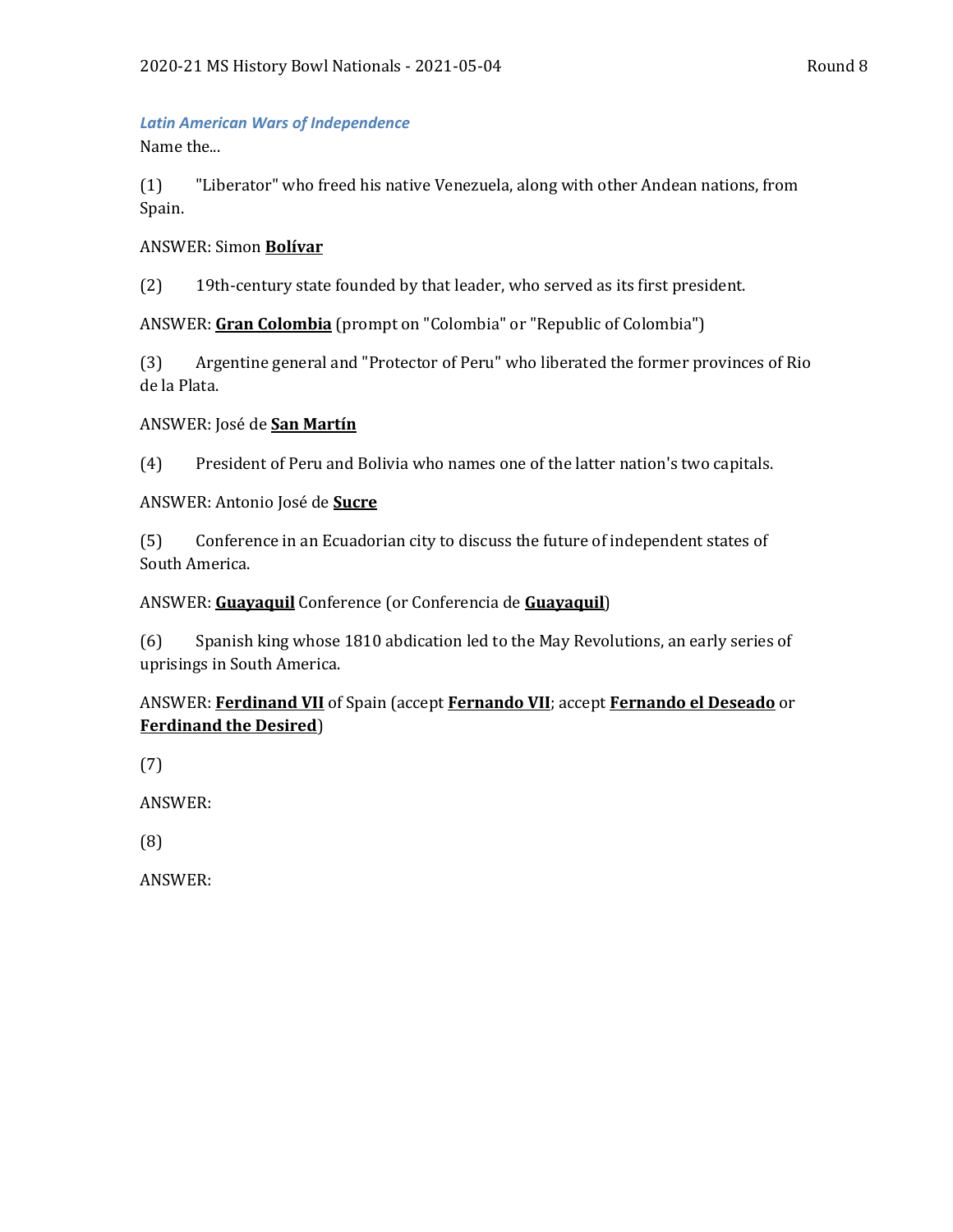## **Fourth Quarter**

(1) **While working for this publication, Janet Cooke won a Pulitzer for a largely fabricated story about an eight-year-old heroin addict. Under the editorship of Ben Bradlee, this publication published a series of documents detailing U.S. involvement in (+) Southeast Asia. Jeff Bezos purchased this newspaper in 2013 for \$250 million. (\*)** For ten points, name this newspaper which published the Pentagon Papers after the *New York Times* was barred from doing so.

ANSWER: *The Washington Post* (Accept **WaPo**; prompt on "The Post")

(2) **When once asked if he held a patent, this man replied, "Could you patent the sun?" Julius Youngner was among the members of this man's research lab at the University of Pittsburgh. (+) This scientist was tasked with finding new variants of the three known strains of a virus for which he developed a countermeasure improved upon by Albert (\*)** Sabin. For ten points, name this American developer of the polio vaccine.

## ANSWER: Jonas **Salk**

(3) **Two answers required. These two countries fought a war that included Operation Ring and the Khojaly [[HO-jah-luh]] Massacre. Operation Goranboy was launched by one of these two countries in a conflict that ended with the Bishkek (+) Protocol. These two nations fought for the Lachin [[LAH-cheen]] Corridor in a 1988 to 1994 war in (\*)** Nagorno-Karabakh [[kah-ruh-BAHK]]. For ten points, name these two nations in the Caucasus, governed from Yerevan and Baku.

ANSWER: Republic of **Armenia** and Republic of **Azerbaijan** (accept **Hayastani** Hanrapetut'yun for **Armenia**; accept **Azerbaycan** Respublikasi for **Azerbaijan**)

(4) **This author published** *The Kekulé* **[[KAY-kuh-lay]]** *Problem***, which explores the origin of language. In 1965, Albert Erskine facilitated the publication of this author's first novel,** *The Orchard Keeper***. (\*) In 1981, this author was awarded the MacArthur Fellowship, enabling him to move to the Southwest and conduct research for his novel** *Blood Meridian***. (\*)** For ten points, name this author, whose novel *The Road* was awarded the 2007 Pulitzer Prize.

# ANSWER: Cormac **McCarthy**

(5) **An activist in this country named Farabundo Martí lends his name to its FMLN party. In this country, Roberto D'Aubuisson [[doh-bwee-SOHN]], who founded the ARENA party, may have ordered the killing of Bishop (+) Óscar Romero. The Football War was fought between this country and its northeastern neighbor, (\*)** Honduras. For ten points, name this Central American country which fought a 13-year Civil War.

ANSWER: Republic of **El Salvador** (accept República de **El Salvador**)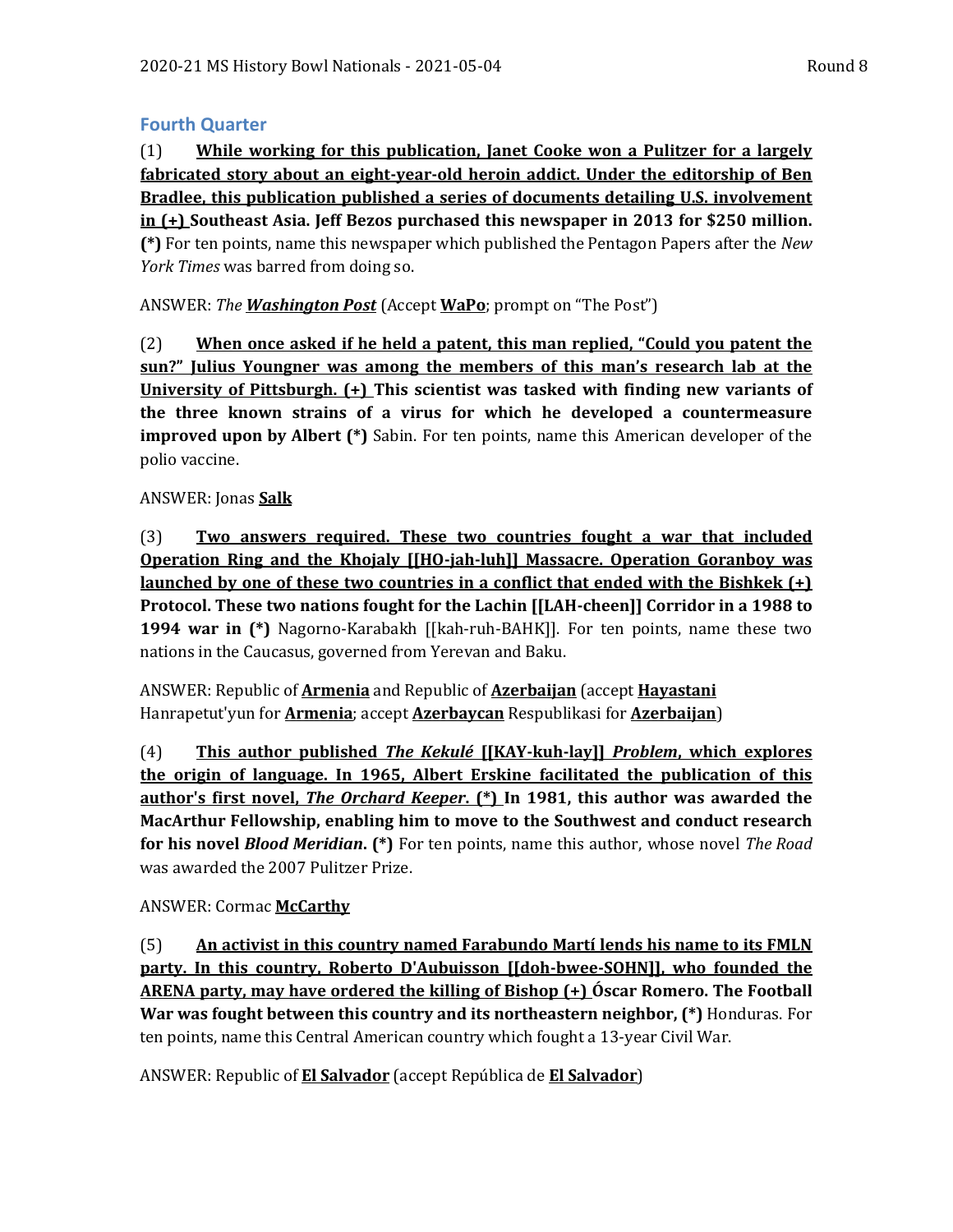(6) **A revolt in this town involved the siege of Simeon Turley's mill and distillery in Arroyo Hondo as well as the Battles of Mora. The ashes of author D.H. Lawrence were interred on a ranch in this town, near where he stayed with wealthy patron Mabel Dodge Luhan. (+) Ansel Adams and Georgia O'Keeffe were associated with an art colony in this town, which takes its name from an almost (\*)** millennium-old pueblo. For ten points, name this New Mexico town.

# ANSWER: **Taos**

(7) **This organization was targeted in the 1970 Burgos trials which received international condemnation after six members of this group were sentenced to death. Members of this group packed Goma-2 explosives under a street, which exploded when Luis Carrero (+) Blanco's Dart arrived in an act codenamed Operation Ogre. This group used the motto "Keep up on both" and allied with the Batasuna party. (\*)**  For ten points, name this Basque terrorist group.

# ANSWER: **ETA** (accept **Euskadi Ta Askatasuna**)

(8) **A magistrate from this historical region named John Hunyadi successfully led the resistance against the Ottomans in the 15th century "Long Campaign." Michael the Brave, the imperial governor of this region, united this region with the regions of Moldavia and (+) Wallachia [[wuh-LAY-kee-uh]]. The Second Vienna Award gave the Kingdom of Hungary the northern reaches of this (\*)** Romanian region. For ten points, name this region which means "across the woods" in Latin.

# ANSWER: **Transylvania**